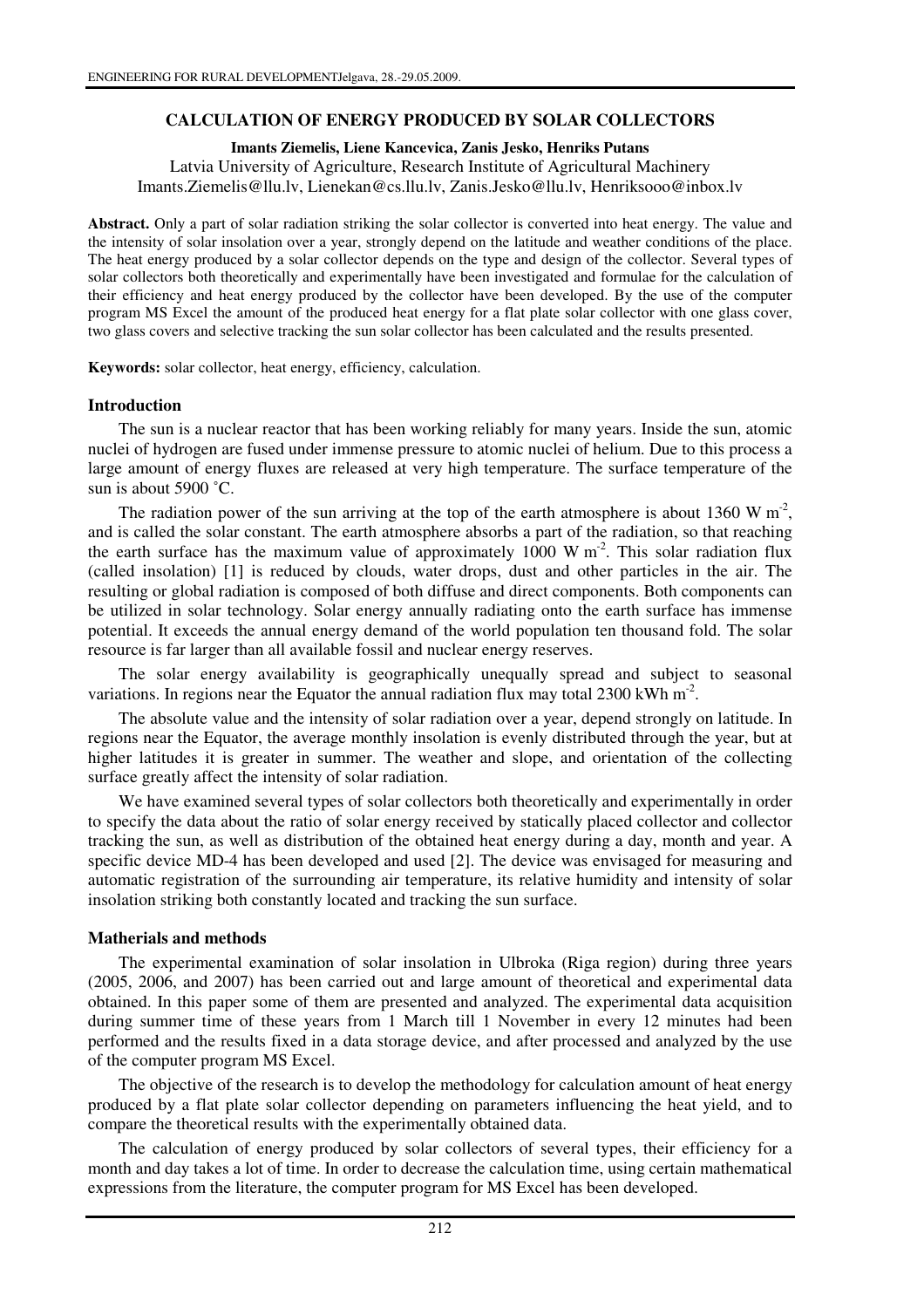By the use of these formulae the produced amount of heat energy for three types of solar collectors during 8 months has been calculated. As the advantage of this system can be noticed that inserting into the computer program MS Excel formulas and numerical value of coefficients and other parameters, the computer figures out the value of the produced energy for each of the variants. By changing the ingoing data new results are obtained.

#### **1. Theoretical calculations**

As it was noticed, only a part of solar insolation on the surface of a collector is transferred into heat. The amount of this energy depends on the type of the solar collector and meteorological conditions of the place, where the collector is working. The average amount of heat energy produced by a flat plate solar collector during a day has been calculated by formula [3]

$$
q_c = E_c \eta \left( 1 - aK + bK^2 \right),\tag{1}
$$

where  $q_c$  – average amount of heat energy, produced by a solar collector during a day, kWh m<sup>-2</sup>;  $E_c$  – average amount of heat energy, received by 1 m<sup>2</sup> of a solar collector during a day, kWh  $m<sup>-2</sup>$ ;

 $\eta$  – efficiency of the collector (Table 1);

 $a, b$  – experimentally determined coefficients (Table 1);

 $K$  – parameter,  $^{\circ}C$ .

Table 1

| Value of coefficients for flat plate solar collectors |  |
|-------------------------------------------------------|--|
|-------------------------------------------------------|--|

| <b>Type of collector</b>  |          | $A 10^3$ | $b\ 10^{\circ}$ |
|---------------------------|----------|----------|-----------------|
| Flat plate with 1 glass   | ${0.78}$ |          |                 |
| Flat plate with 2 glasses | ).73     |          |                 |
| Flat plate selective      | ) 70     |          |                 |

The parameter  $K$  can be calculated by formula [3]

$$
K = \frac{T_{in} - T_o}{L},\tag{2}
$$

where  $T_{in}$  – heat carrier inlet temperature into collector,  $^{\circ}C$ ;

 $T<sub>o</sub>$  – surrounding air temperature  $^{\circ}C$ ;

*L* – average monthly value of atmosphere lucidity.

$$
L = \frac{E}{E_{\text{out}}},\tag{3}
$$

where  $E$  – average daily amount of global solar energy received during a month by 1 m<sup>2</sup> of horizontal surface area, kWh  $m<sup>-2</sup>$ ;

 $E_{out}$  – average daily amount of global solar energy received during a month by 1 m<sup>2</sup> of horizontal surface outside the atmosphere,  $kWh$  m<sup>-2</sup>.

Amount of global solar energy, received by 1  $m<sup>2</sup>$  of solar collector surface during a sunny day, depends on the length of the day and power of maximum solar insolation [3]:

$$
E = \frac{2N}{\pi} P_{\text{max}}\,,\tag{4}
$$

where  $N-$  duration of the day, h;

 $P_{max}$  – maximal power of solar insolation on the collector surface during the day, kW m<sup>-2</sup>.

Duration of the day

$$
N \approx \frac{2\pi}{15} \approx \frac{2}{15} \arccos(-tg\varphi \cdot tg\delta). \tag{5}
$$

The maximal power of solar insolation on the collector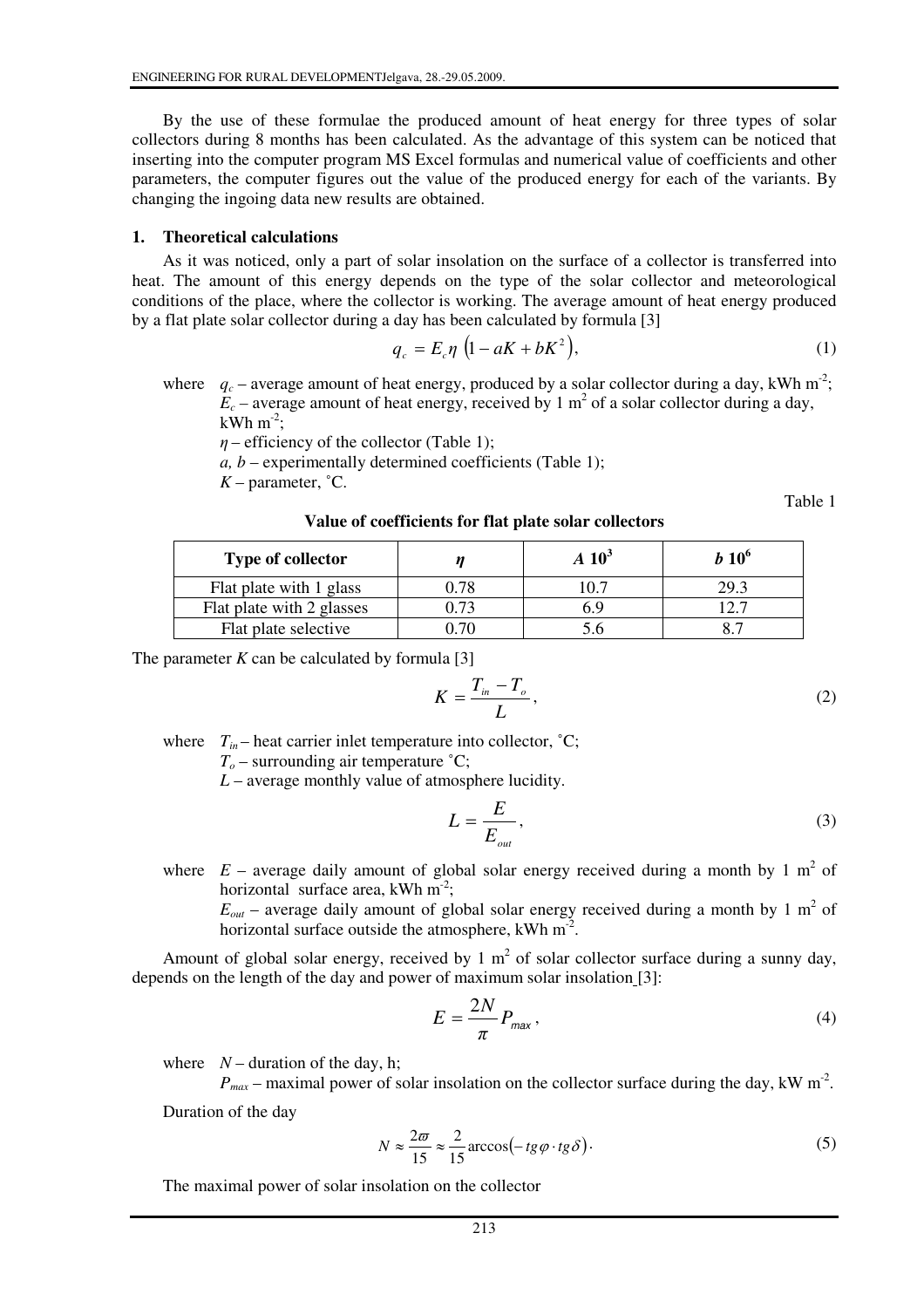$P_{max} = C_s (\cos \delta^* \cos \varphi^* \cos \omega + \sin \delta^* \sin \varphi),$  (6)

where  $C_s$  – solar constant ( $C_s$  = 1355 W m<sup>-2</sup>.);

 $\varphi$  – latitude angle of the place (for Latvia  $\varphi = 57^{\circ}$ );

 $\omega$  – angle of solar hours (in the middle of a day  $\omega$  = 0);

 $\delta$  – declination angle of the sun, degree.

The declination angle of the sun

$$
\delta = 23.45[\sin(360 \frac{284 + n}{365})],\tag{7}
$$

where  $n-$  number of the year day counted from January 1.

## **2. Mathematical expressions for calculation of heat energy, produced by a solar collector using the computer program MS Excel**

In order to perform calculations using the computer program MS Excel, formulae (6) and (7) are transformed in a form understandable to the computer program, and the following expressions obtained. Five of them are used for calculation of the parameter *K*, but one, amount of energy, produced by the collector.

The declination angle of the sun for *i*-day

$$
\delta_i = \text{SIN}((280.11 + 0.9863 n_i) \pi/180) 23.45; \tag{7}
$$

$$
(-TAN\varphi TAN \delta_i) = -1 TAN(57 \pi/180) TAN(\delta_i \pi/180). \tag{5'}
$$

The duration of the *i*-day

$$
N_i = \text{DEGREES}(\text{ACOS}(\text{-TAN}\varphi \text{ TAN }\delta_i))\ 0.1333. \tag{5"}
$$

Global insulation energy outside the atmosphere

$$
E_{out} = (COS(\delta_i \pi/180) \, \text{COS}(57 \, \pi/180) + \text{SIN}(\delta_i \pi/180) \, \text{SIN}(57 \, \pi/180)) \, N_i \, 0.863. \tag{4'}
$$

Parameter

$$
K = (T_{in} - T_o) E_{out}/E.
$$
 (2)

Energy produced by the collector during a unit of time

$$
q = (1 - a 10^{\circ} - 3 K + b 10^{\circ} - 6 K^{\circ} 2) E_c \eta.
$$
 (1)

## **3. Data necessary for the calculation**

It is envisaged to calculate the collector parameters by months. In order to perform the calculation we have to use the data about global insulation (at average duration of a day during the month) E and the received amount of heat energy by the collector during a unit of time (a month)  $E_c$ .

In order to solve the task, data about the global insolation from the literature are taken [4], but about the energy produced by the solar collector data from our experimental investigation are used. Summarizing the experimental data the average yearly values for each of the three years (2005-2007) are obtained (Table 2): *Tov* – average daily temperature, *Ecst* – amount of solar insolation energy daily received by static in south direction oriented surface, and *Ectr* – amount of solar insolation energy daily received by tracking the sun to sun beams normaly oriented surface.

At calculation of the technical parameters of the collector it was envisaged to simulate two regimes of the collector operation. For this reason we have to state two values of the parameter K: K' – at the constant heat carrier inflow temperature  $(T_{in} = 50 \degree C)$  into the collector, and  $K''$  – at constant temperature difference ( $\Delta T = T_{in} - T_o = 50$  °C). According to the values of these parameters it was envisaged to calculate the possible amount of energy produced by solar collectors and its efficiency.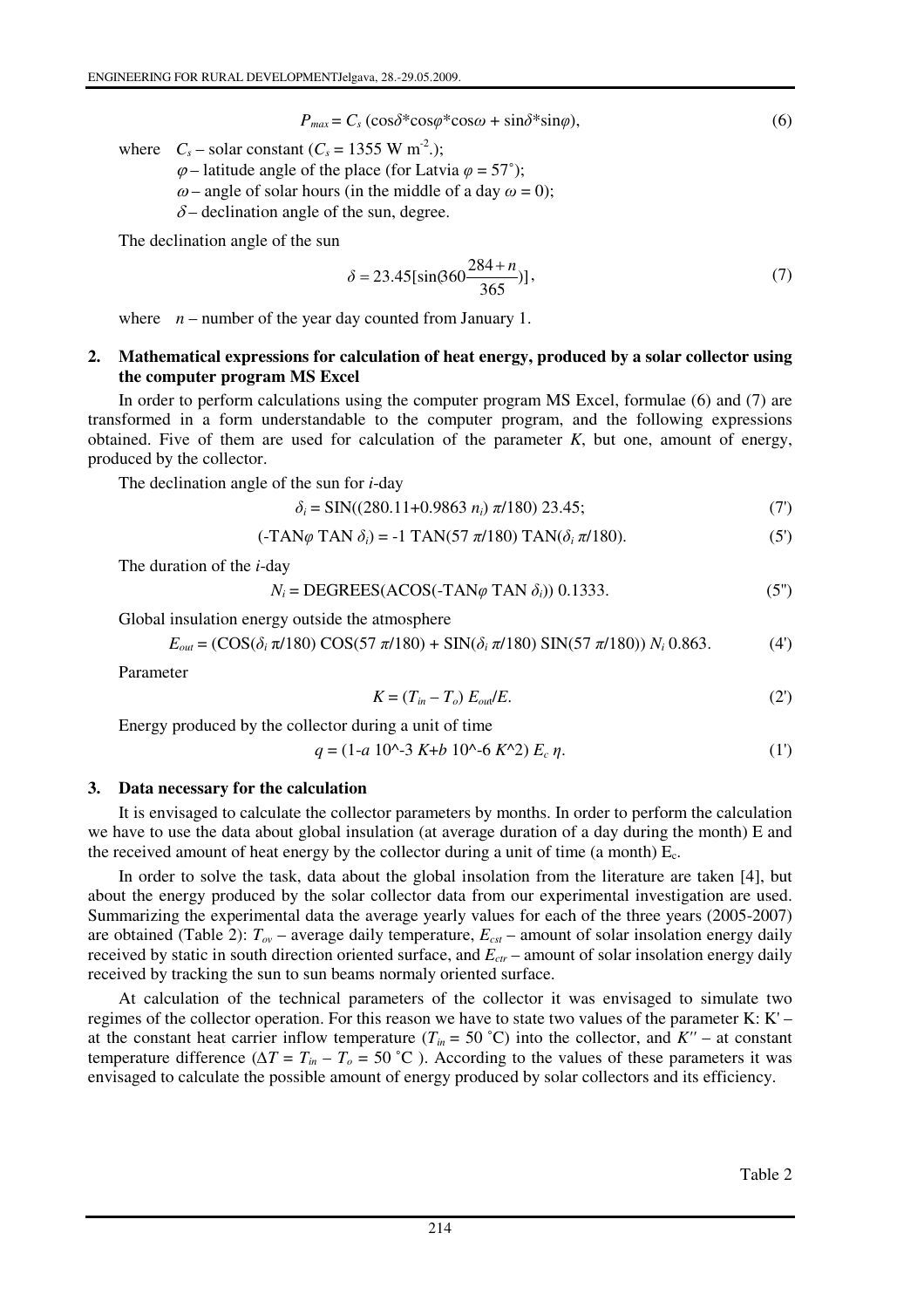| <b>Month</b>          | Number of the middle<br>day of the month, n | $T_{ov}$<br>$\rm ^{\circ}C$ | $E_{cst}$<br>$kWh$ m <sup>-2</sup> | $E_{ctr}$<br>$kWh$ m <sup>-2</sup> | E<br>$kWh$ m <sup>-2</sup> |
|-----------------------|---------------------------------------------|-----------------------------|------------------------------------|------------------------------------|----------------------------|
| March                 | 75                                          | 2.6                         | 111                                | 139                                | 79                         |
| April                 | 105                                         | 8.1                         | 136                                | 185                                | 120                        |
| May                   | 135                                         | 14.3                        | 159                                | 231                                | 170                        |
| June                  | 162                                         | 18.6                        | 180                                | 272                                | 206                        |
| July                  | 198                                         | 21.1                        | 176                                | 267                                | 192                        |
| August                | 228                                         | 19.7                        | 146                                | 204                                | 146                        |
| September             | 258                                         | 15.5                        | 120                                | 158                                | 87                         |
| October               | 288                                         | 9.5                         | 69                                 | 81                                 | 43                         |
| $T_{ov}$ , $\Sigma E$ |                                             | 13.7                        | 1096                               | 1538                               | 1043                       |

**Average values of meteriological parameters obtained by device MD-4 in comparision with the global insolation [5] in Ulbroka 2005-2007** 

## **Results and discussion**

An example of the course of calculation of the parameter *K'* by the computer program MS Excel is shown in Table 3. Analogically the parameter *K''* is calculated, the amount of energy produced by a solar collector and its efficiency forecasted, when the collector has one glass cover, two glass cover and the absorber with selective coating. For the collector with selective coating the forecasted amount of the produced heat energy when working in tracking the sun regime also is figured out. All the above mentioned indexes are calculated at two collectors working regimes, that is, at permanent for all looked at months heat carrier inflow into the collector temperature  $T_{in} = 50$  °C, and at constant temperature difference 50 ˚C between the heat carrier inflow temperature into the collector and ambient air temperature ( $\Delta T = T_{in} - T_o = 50$  °C).

Table 3

| <b>Month</b> | Nr.<br>of a<br>day | $\pi 180^{-1}$ | $\delta$ ,<br>deg | -tan $\varphi$<br>*tan $\delta$ | Number of<br>hours in a<br>day, N | $E_{out,\c}$<br>kWh m | E,<br>$-2$<br>kWh m | $T_{ov,}$<br>$\mathbf{C}$ | $K^{\prime}$ |
|--------------|--------------------|----------------|-------------------|---------------------------------|-----------------------------------|-----------------------|---------------------|---------------------------|--------------|
| March        | 75                 | 0.017453       | $-2.42$           | 0.07                            | 11.50                             | 5.05                  | 2.55                | 2.55                      | 94.02        |
| April        | 105                | 0.017453       | 9.42              | $-0.26$                         | 13.97                             | 8.13                  | 4.00                | 8.07                      | 85.24        |
| May          | 135                | 0.017453       | 18.79             | $-0.52$                         | 16.21                             | 10.99                 | 5.48                | 14.33                     | 71.49        |
| June         | 162                | 0.017453       | 23.09             | $-0.66$                         | 17.47                             | 12.51                 | 6.87                | 18.63                     | 57.14        |
| July         | 198                | 0.017453       | 21.18             | $-0.60$                         | 16.88                             | 11.81                 | 6.19                | 21.10                     | 55.12        |
| August       | 228                | 0.017453       | 13.45             | $-0.37$                         | 14.88                             | 9.31                  | 4.71                | 19.73                     | 59.81        |
| September    | 258                | 0.017453       | 2.22              | $-0.06$                         | 12.45                             | 6.20                  | 2.90                | 15.47                     | 73.80        |
| October      | 288                | 0.017453       | $-9.60$           | 0.26                            | 9.98                              | 3.42                  | 1.39                | 9.53                      | 99.84        |

**Calculation of the parameter** *K'*

The calculated values (forecasted) of heat energy produced by solar collectors during summer months (March-October) for collectors with one glass cover, two glass cover and for a collector with selective coating working in static and in tracking the sun regime have been obtained. The calculation has been completed at the conditions  $\Delta T = T_{in} - T_o = 50$  °C (Fig. 1) and at  $T_{in} = 50$  °C (Fig. 2). As it is seen from Fig. 1 and 2, the amount of energy produced by collectors covered with one and two glasses are rather similar, but considerably smaller than at the operation regime  $\Delta T = T_{in} - T_o = 50$  °C. This working regime is characteristic for classical individual solar collector systems. For example, during summer time at the outside air temperature  $25^{\circ}$ C such regime will be set when the water temperature in the hot water tank is about 75 ˚C. In the absorber of a collector the heat carrier temperature rises up. Therefore the average temperature of the absorber will be by several degrees higher then at the inflow into the absorber. As a result between the absorber temperature and the surrounding air temperature some difference of 55 ˚C is established.

This temperature difference provokes heat loss, the value of which depends on the design factors of the collector. In our case the greatest heat losses are from the collector with one glass cover. For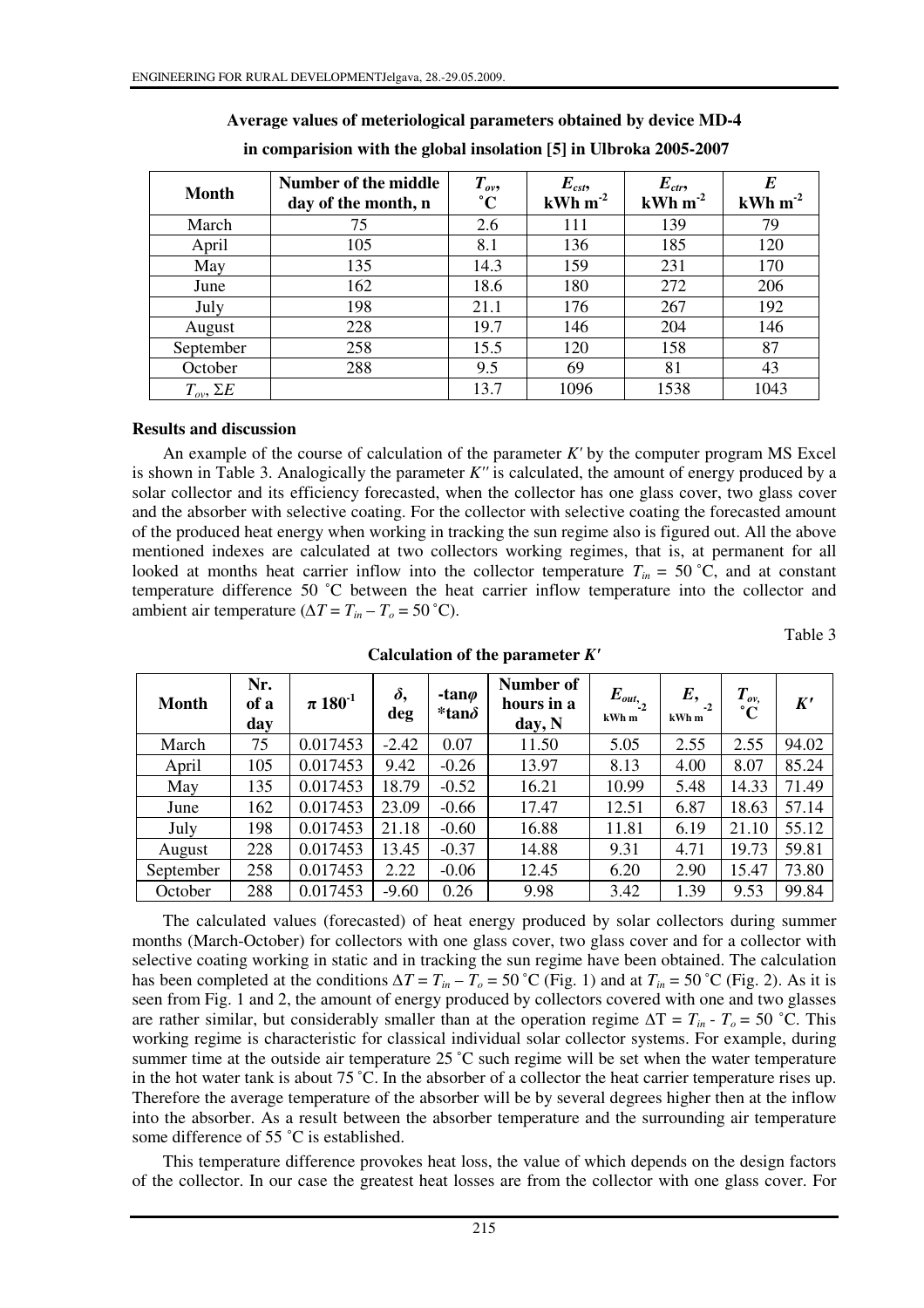example, in July (Fig. 1) the collector is able to produce approximately two times (34/67) less heat energy than the selective collector, and considerably less (34/59) than the collector with two glass cover. The collector with one glass cover is able to produce relatively more less heat energy at the beginning and at the end of the season, March and October.





Another simulated working regime of a collector at the condition  $T_{in} = 50$  °C (Fig. 2) is characteristic by the condition that during the operation of the collector the inflowing heat carrier temperature is restricted (stabilized), for example, at 50 ˚C by the use of an additional heat tankaccumulator, water disturbing valve and so on. As it is seen from Fig. 2, at this working regime the amount of the produced heat energy by all types of the collectors increases especially in the middle of the season. The greater increase in the produced heat energy has the collector with one glass cover, for example, in July almost two times (68/38). Less increase in the produced energy has the selective collector, in July (88/67) approximately 1.31 time. In the sense of the produced heat energy the selective tracking the sun solar collector, which in the middle of the summer (Fig. 2, 2 July) has produced 1.52 times (135/89) more energy than the stationary placed collector is more productive.

In Fig. 3 and 4 the efficiency of solar collectors for both simulated working regimes are shown. In Fig. 3 it is for the collector with one glass cover and in Fig. 4, for the selective collector.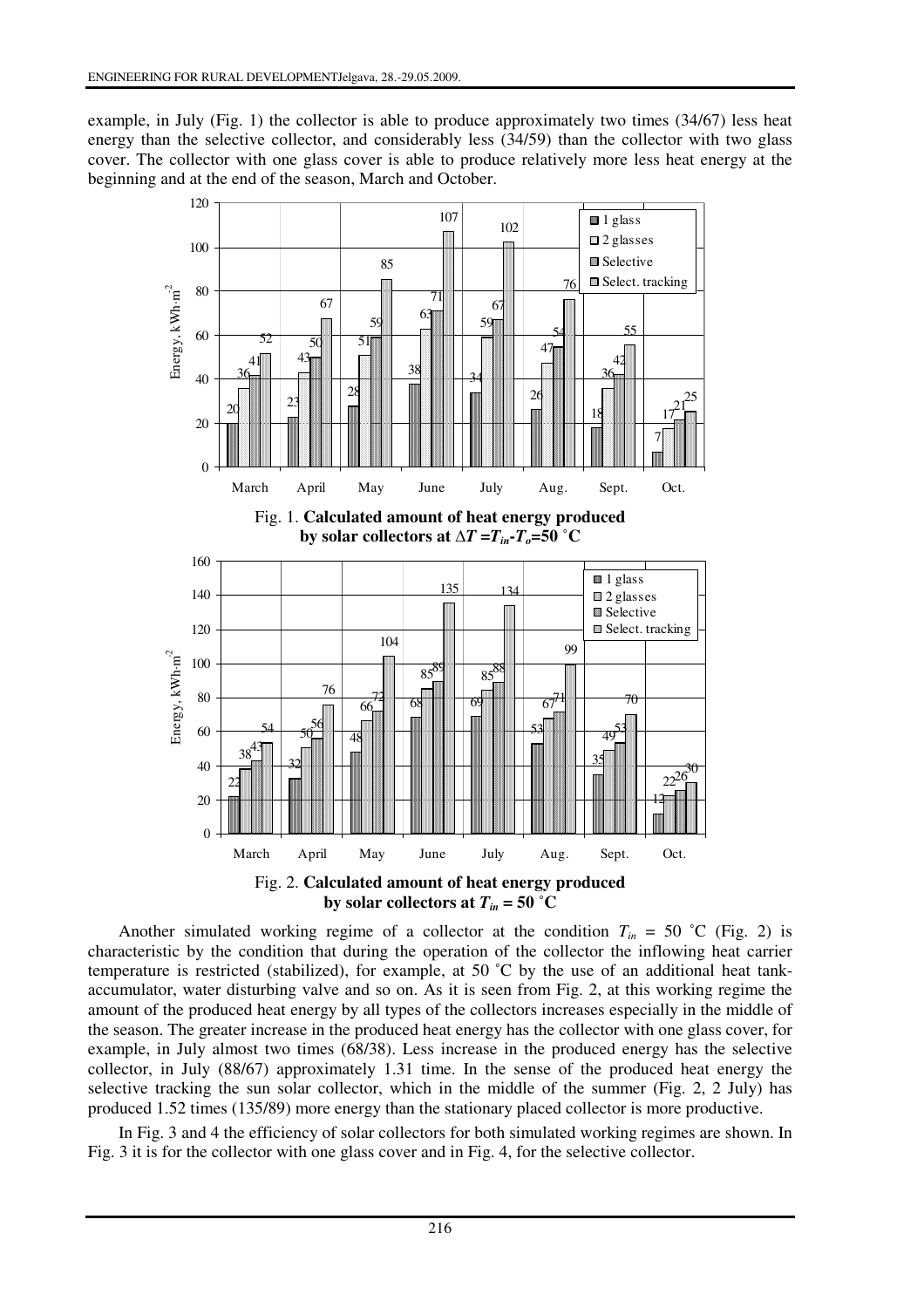

Fig. 3. **Calculated values of the efficiency of solar collector with one glass cover** 



Fig. 4. **Calculated values of the efficiency of solar collector with selective coating** 

The efficiency of the collector with one glass cover is considerably dependent on the working regime. In the middle of summer, at  $T_{in} = 50$  °C, it is approximately two times higher than at  $\Delta T = T_{in}$ .  $T<sub>o</sub>$  = 50 °C. The efficiency of a selective collector has rather small dependence on the working regime. In the middle of summer, at the regime of  $T_{in} = 50$  °C, it has been only 1.3 times higher than at the regime of  $\Delta T = T_{in} - T_o = 50$  °C.

## **Conclusions**

- 1. By the use of the computer program MS Excel and developed mathematical expressions it is possible rather simply with small labor and time consumption to simulate the necessary working regime of the collector and to calculate the corresponding technical parameters of the collector.
- 2. The efficiency of a selective solar collector and produced by it amount of heat energy are less dependent on the difference between the absorber and surrounding air temperature, as it is in the